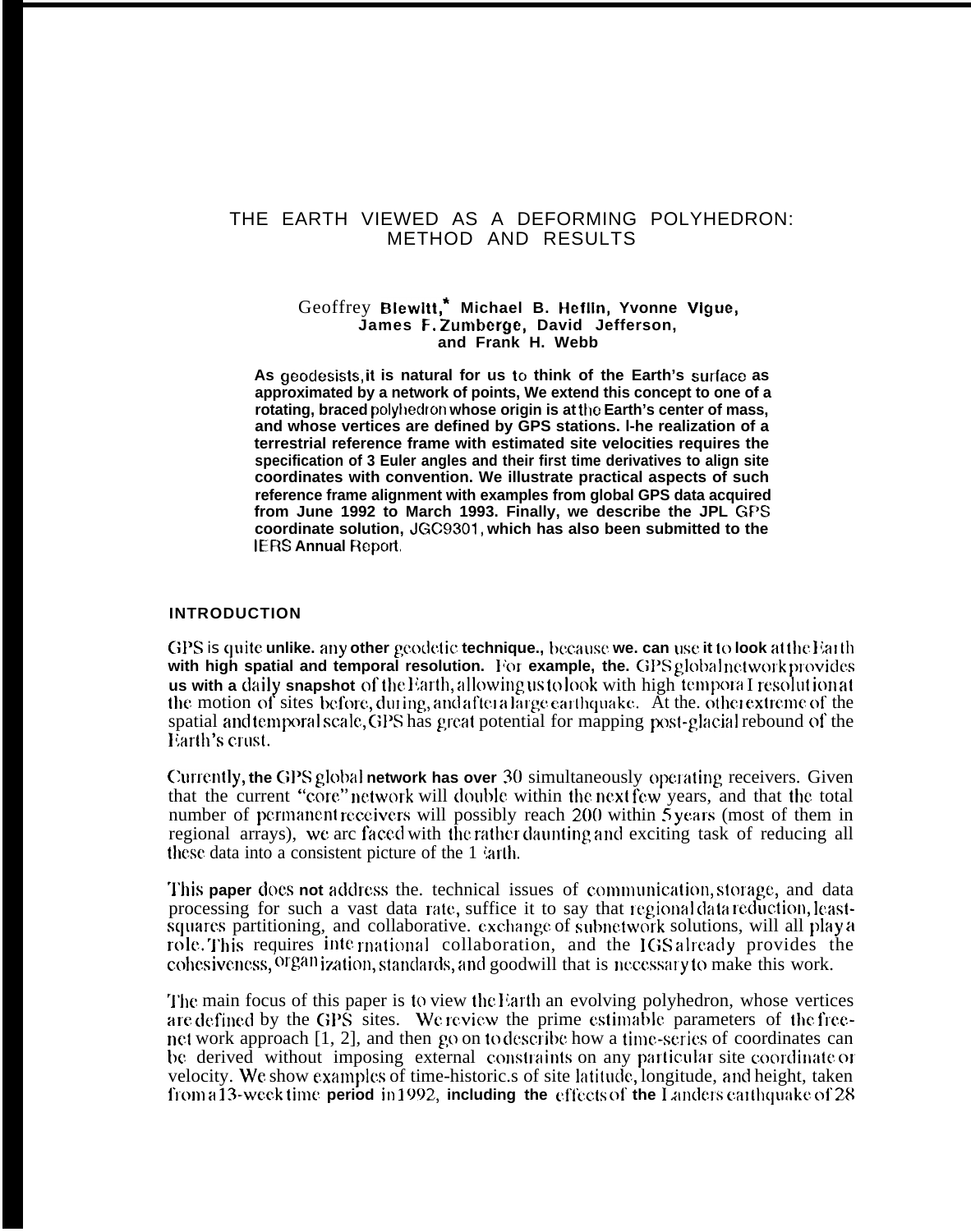June, 1992 in California. Finally, we present cartesian coordinates for 38 stations at epoch 1 992,5, with 3 rotation angles applied so that the polyhedronis oriented to ITRF91 [3,4]. We compare the scale, geocenter, and individual station coordinates of our solution with ITRF91.

## **ESTIMABLE PARAMETERS OF THE POLYHEDRON**

Figure 1 illustrates parameters which are well-constrained by the GPS data, even when all station coordinates and satellite orbits are freely estimate.d without a priori constraints. Certain functions of these parameters may be even better determined (for example, the angle between a long baseline and the, spin axis, or the differential geocentric distance between two nearby stations).



Fig 1. This figure illustrates estimable parameters, that is, those parameters which are wellconstrained by the GPS data, and do not require external constraints. The parameters include baseline length between station 1 and station  $\hat{j}$ ,  $l_{ij}$ , geocentric distance of station  $i$ ,  $r_i$ , colatitude of station *i* to the instantaneous spin axis,  $\psi_i$  and the rate of rotation,  $\omega$ .

This type of parameterization is inconvenient for least squares estimation and for reporting relatively relatively that polyhedron is over specified. (For example, we could actually compute  $r_i$  given all other parameters.)

It is much more convenient to represent the station coordinates as cartesian coodinates. 1 lowever, cartesian coordinates themselves are not estimable! Even if we define, the spin axis lie on the z-axis at a certain time, the, azimuthal angle of the polyhedron is not defined. If we also choose to explicitly estimate. the spin axis direct ion, them a total of 3 Euler angles are undefined. Note that, if we estimate station velocities, these 3 Euler angles are also free to drift at a constant rate, hence we would need to specify 3 Euler angles and the il 3 first time derivatives (or, equivalently, 3 Euler angle s at two epochs).

We, must keep in mind that we arc, choosing the cartesian coordinate representation (or the equivalent representation of latitude, longitude and height for a specified ellipsoid) for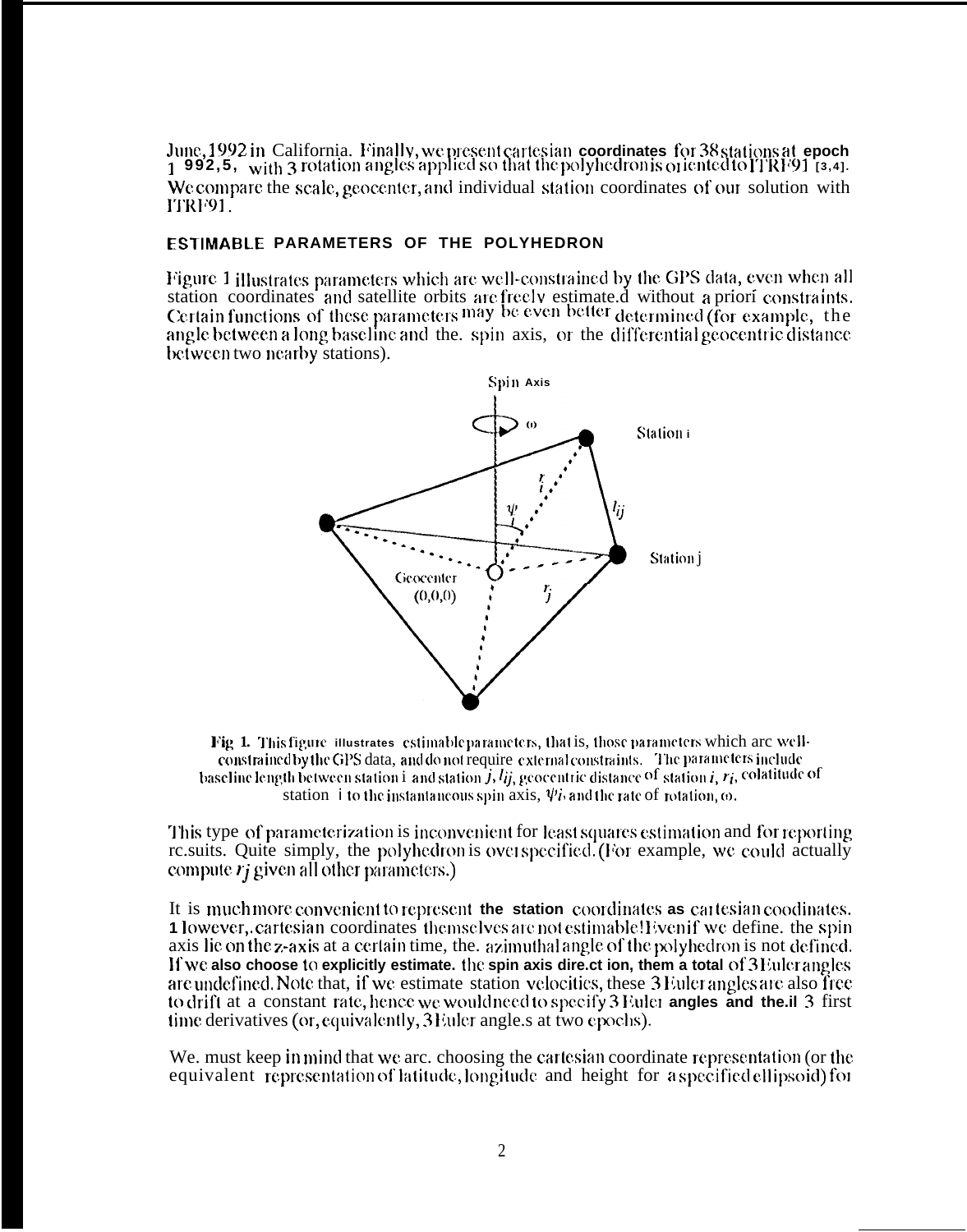convenience only, and that the coordinate's themselves are not necessary for interpretation (a notion crucial to the development of relativity theory).

## SITE COORDINATES

We have chosen to estimate all cartesian coordinates and a daily poled irect ion, all with very loose constraints. As a final step, the free-network GPS solution is oriented to ITRF91 [3, 4] at epoch 1992.5. When deriving the rotational angles between two reference frames, it is essential to simultaneously estimate the 3 angles, and also 3 translational components and a scale parameter. The reason for this is that the angles are correlated with the translations, so if the GPS solution's location of the "geocenter" (Earth's center of mass) disagrees with the reference solution, the estimate of 3 angles alone will absorb some of the translational offset, thus giving an erroneous orientation: Having estimated all 7 parameters, only the 3 angles are then used to transform the GPS solution.



Fig 2. Weekly GPS solution for the geocenter (Fartheenter of mass), as compared with the origin of 1"1'1<191, which is based on a satellite later ranging solution by CSR.

in the following examples, we use data from a 13 week period from June-August, 1992. For this purpose, we simply assumed a zero-velocity model for station coordinates, and formal a fully weighted average solution for the free-net work polyhedron, which was then oriented to ITRF91 using the above procedure. We then took each weekly solution, and estimated a 7-parameter transformation into the 13-week combined solution.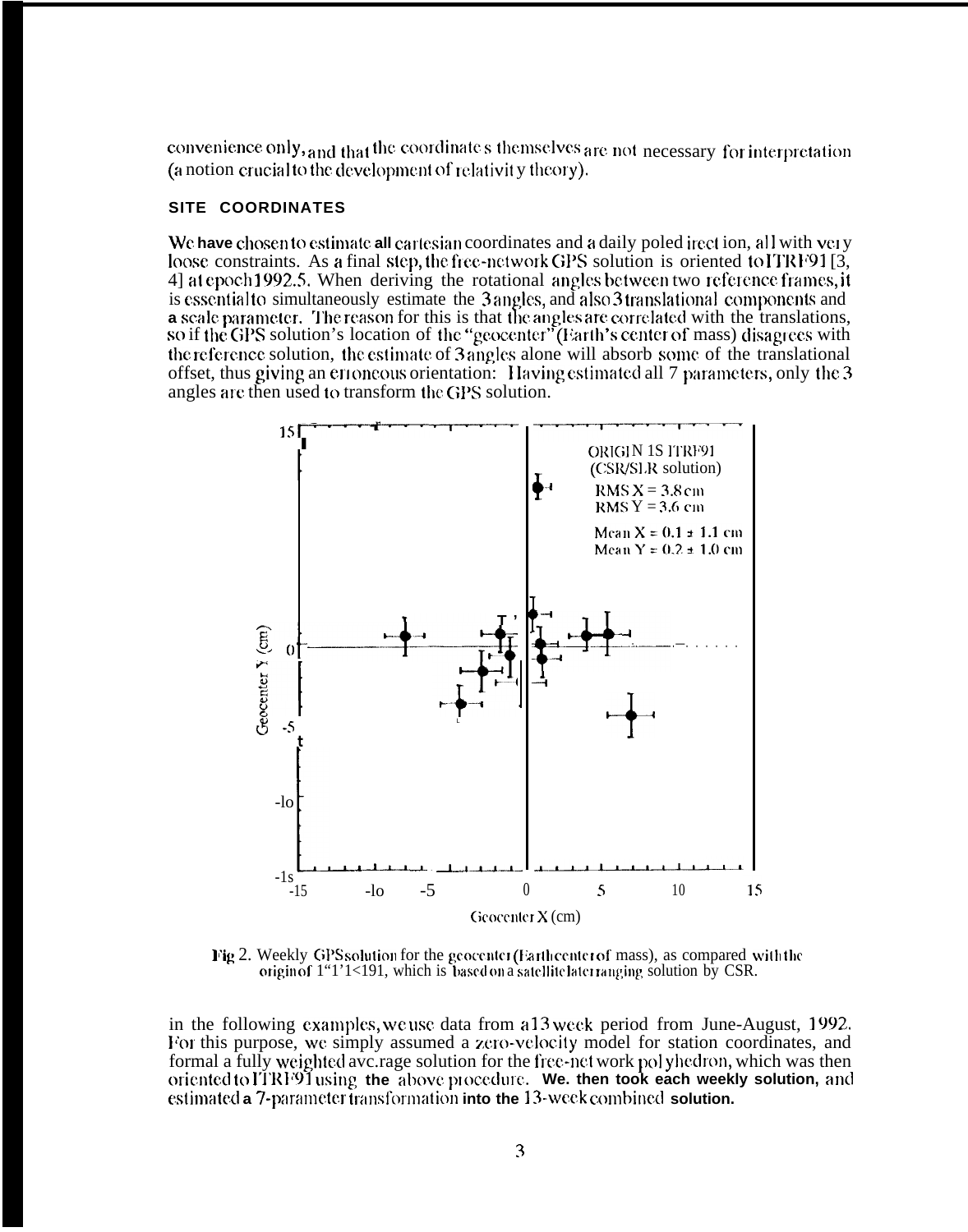Fig. 2s11 ows the translational offset of each weeks solution. These translations can be interpreted as the discrepancy between the GPS determination of the geocenter and the. origin of ITRF91. Since we know of no mechanism which can induce few-cmlevel variations in the Earth's center of mass (relative to the crust) over such a short period, we must interpret Fig. 2 as a measure of the stability 01 the GPS origin, which is implicitly defined through orbital dynamics. Hence, Fig. 2 illustrates one aspect of orbital mismodeling. "1' here is no evidence of a bias between GPS and ITRF. The z-component is not as precisely constrained by the GPS data, but neverthe less agrees on average! to better than 10 cm with ITRF. (Our most recent solution, described below, agrees with the ITRF origin to within 2 cm in all 3 components).

After removing each week's geocenter, sc.ale, and orientation so that it is transformed into the 13-week reference frame, we obtain weekly estimates of station coordinates. Fig. 3 shows a representative examples of time-series of coordinates for Wettzell, Germany. Wettzell is typical of all northern hemisphere site.s. The average. RMS for geocentric coordinates arc summarized in '1'able 1 below.

Fig. 4 shows the motion of Pinyon Flat Observator  $y$  (PIN1), California, due to the Landers earthquake of 28 June, 1992. It is important to realize that this plot is showing, the latitude of the station (not baseline estimates, such as those shown in  $[5]$  and  $[6]$ ). This illustrates the power of this technique to observe absolute co-seismic displacement, without reference to any particular fixed station. In fact, the geocentric coordinates are generally better determined than baseline coordinates for long baselines. Baseline precision is at the level of 2 parts per billion, which exceeds 4 mm for baseline s longer than 2000 km.

#### Table 1 RMS OF WEEKLY GPS GEOCENTRIC COORDINATES Northern Hem. Coordinate Southern Hem.  $(m m)$  $(m<sub>m</sub>)$  $4.0$ 11 Latitude Longitude 4,4 14 23  $7.5$ 1 leight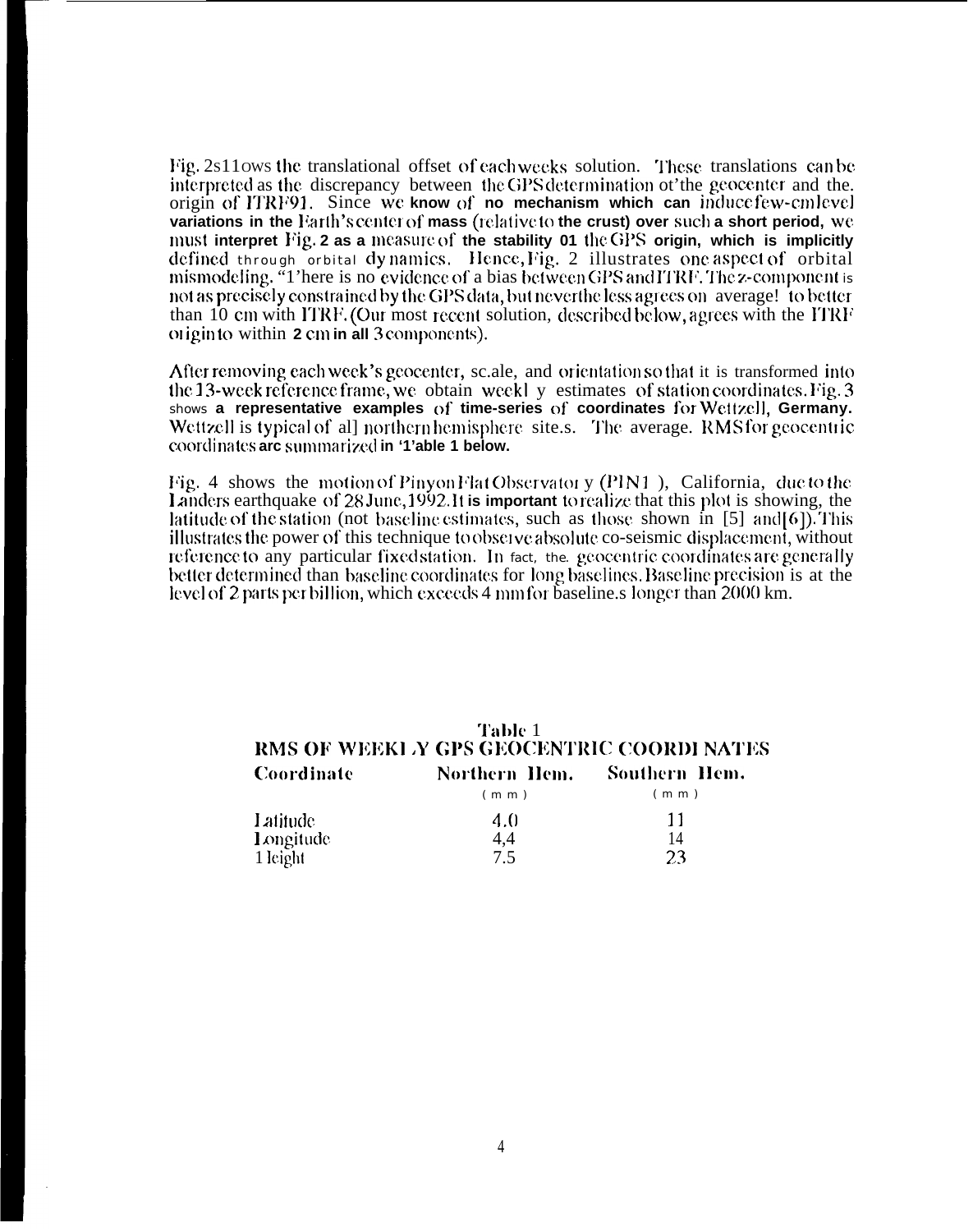

Fig 3. Weekly GPS solution for the geocentric coordinates of Wettzell, Germany. The 13-week average solution has been subtracted out. RMS in lat. and long. is 3 mm, and 7 mm for height.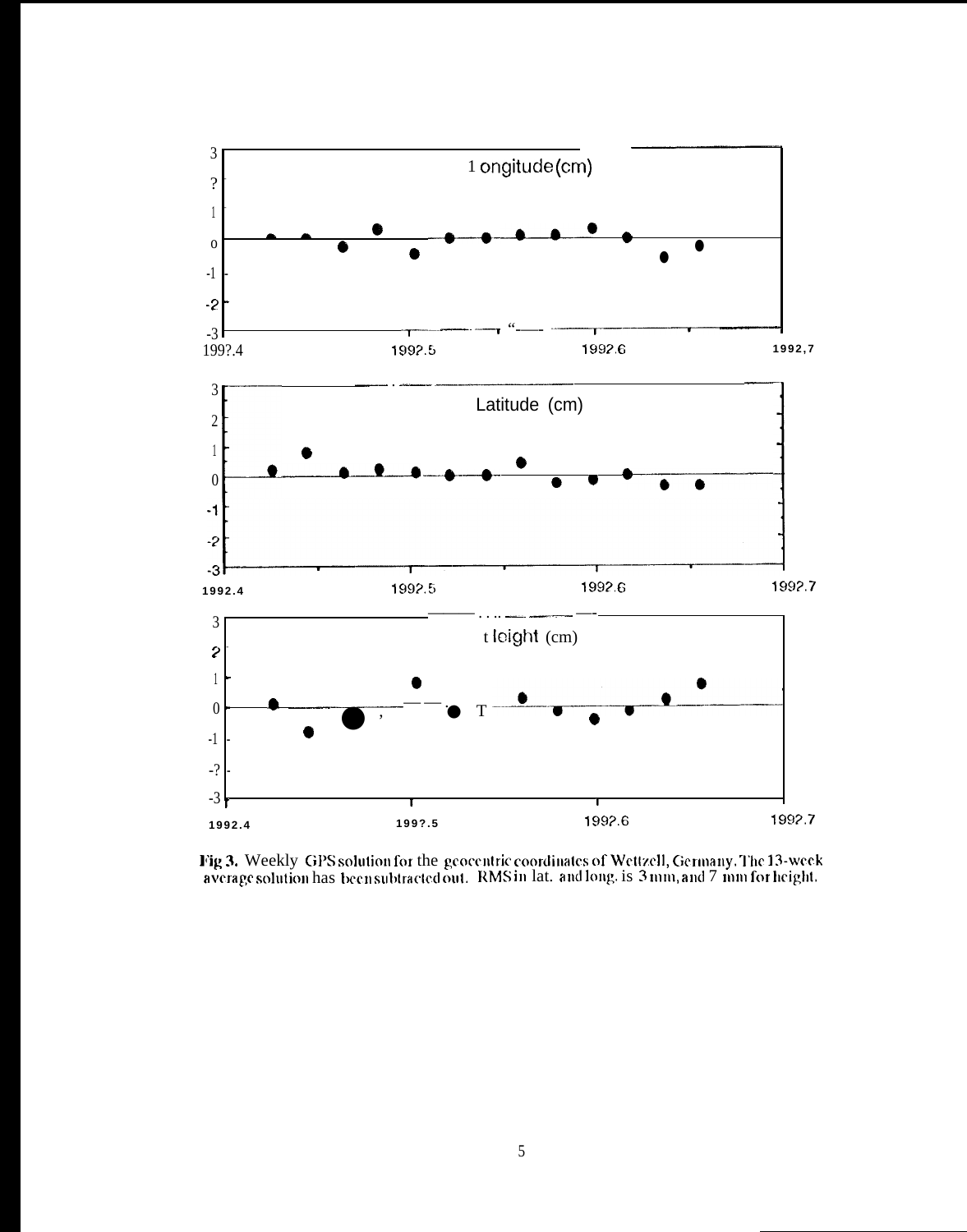

Fig 4. Weekly GPS solutions for the geocentric coordinates of Pinyon Flat Observatory, California. The step-function is due to co-seismic displacement associated with the Landers carthquake of 28 June, 1992.

### SITE VELOCITIES

We mentioned above the additional complexity in reference frame definition when station coordinates are estimated as an epoch position plus a velocity: Euler angle rates must be specified, otherwise the polyhedron is free to rotate about some arbitrary pole. For example, velocities in the longitud i nal direction would be perfect 1 y correlate. d wit] t he 1 larth spin rate.. Fixing the Euler angle rates will affect the apparent drift of the Coordinates of the Earth's spin axis ("apparent," because it does not affect the estimables parameter, which are the colatitudes of all stations with respect to the instantaneous spin axis!). Conversely, the Euler angles and their rates may be arbitrarily fixed by defining the direction of Earth's pole on 2 days, and fixing the longitude and longitudinal velocity of one station. The choice we suggest here, is to apply a rate constraint such that the station velocities are aligned in some average, sense with conventional geological plate, motion models, such as NUVEL, NNR-1 ("NNR" means "no net rotation") [7].

One way to achieve this is to expand the notion of a 7-parameter transformation into a 14parameter transformation (the original 7-parameters plus the ir rates). We could then solve for the. Euler angles and rates and directly apply it to our free network solution. The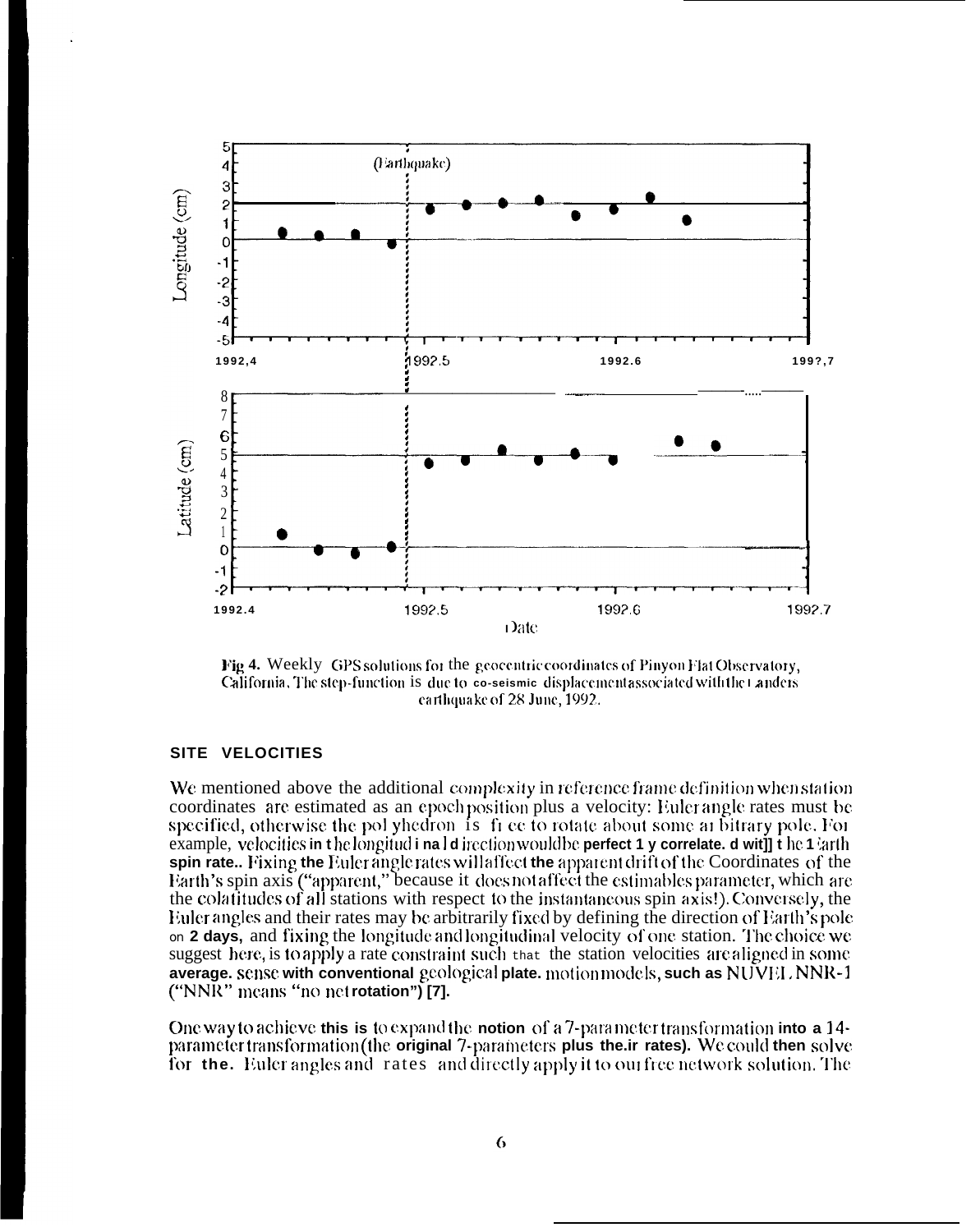advantage of such a technique is that no station (or station velocity) has special treatment in the reference frame definition, and no coordinate (or velocity) has zero formal error.



Fig. 5. A schematic description of how to derive a 1111) e,-series of geocentric station coordinates. in this example, we obtain weekly station coordinates, pole positions, geocenter location, and scale parameter. In practice, the pole position is estimated cwry clay.

Figure 5 illustrates how station coordinates at, for example, weekly epochs can be derived by mapping weekly solutions into a unified kinematic solution (with station velocities estimated). '1'0 avoid complication, the alignment to ITRF is not explicitly shown in this figure. Note that this is similar to method used to derive. Figs.  $3$  and  $4$ , (except that station velocities were not estimated, and pole positions were actually estimated daily).

## JPL GLOBAL COORDINATE. SOLUTION JGC9301

J]']. solution JGC9301 has been submitted to IERS for inclusion in the Annual Report. The solution is listed in the Appendix. We describe it here to illustrate how the above techniques can be applied.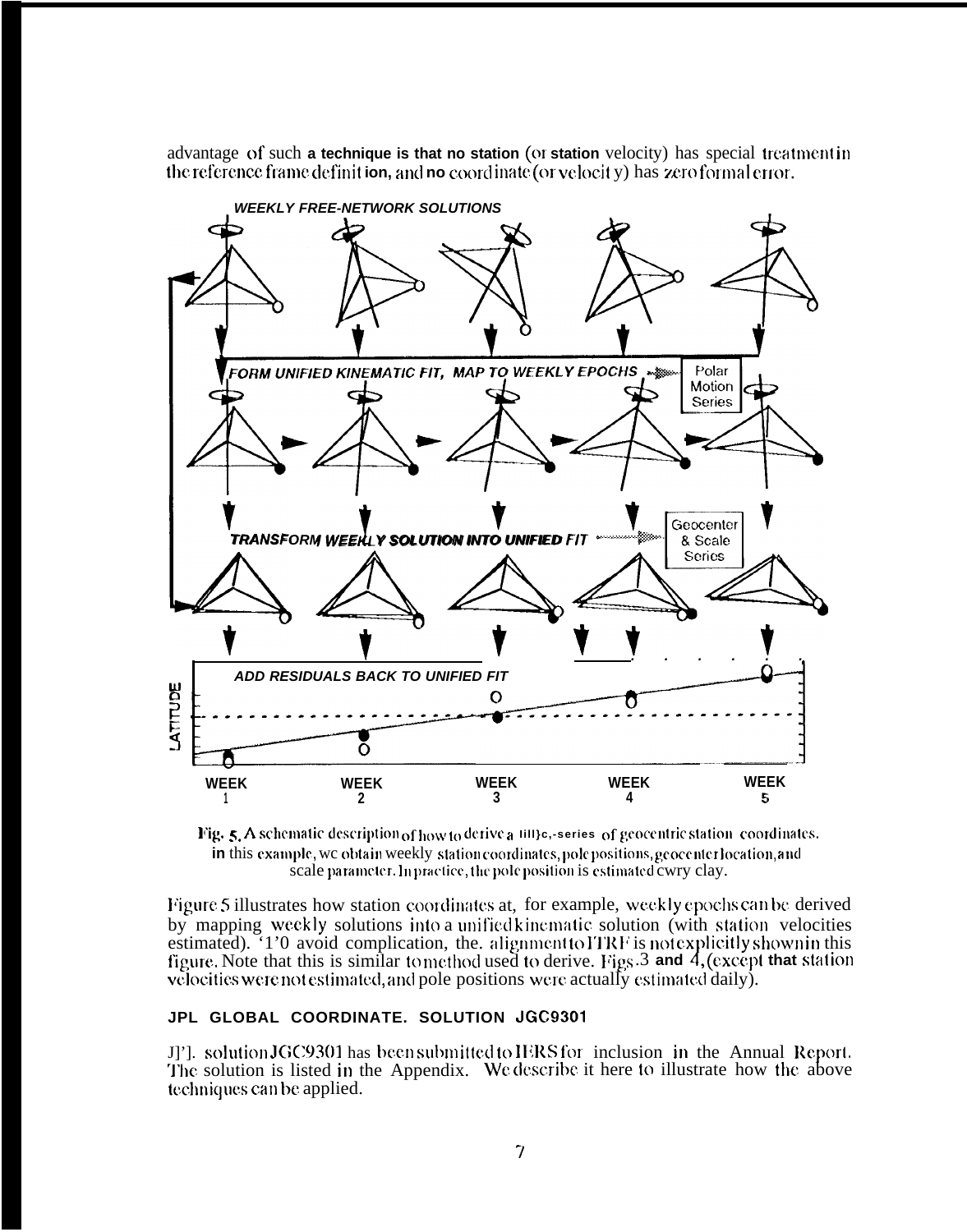**The inputs to JGC9301are daily free-network solutions from (approximately) June, July,** August, 1992, plus January and February 1993. (We do not yet have Irm-network solutions for the missing months). These daily solutions were first combined into weekly solut ions, and a few (about 5 %) s us pected problem days were removed by checking base.line length repeatability. Using these weekly solutions, station velocities and coordinates were estimated at a specified epoch (in this case, 1992.5). At this point, the solution was very ill-dctcrmincd for the reasons given above. Since the period spanned by the data is a fraction of a year, this solution's was constrained to the ITRF91 velocity field [3, 4]. We solved for a 7-parameter transformation into ITRF91<sup>[3]</sup> at epoch 1992.5, and then applied only the 3 rotational angles to tile. GPS solution. The solution JGC9301, augmented with the NUVFL, NNR-1 velocity field (at designated primary sites on stable  $\mu$  plate interiors) can now be used to define the orientation for all future GPS solutions.

The geocenter and scale for JGC9301 were. not fixed to ITRF91. The differences in geocenter and scale arc give.n in '1'able 2. Removing the geocenter and scale, the RMS coordinate difference is 16 mm (for 66 coordinates, 59 degrees of freedom).

## '1'al)le 2 TRANSFORMATION JGC9301 -ITRF91  $Standard$  errors are given for JGC9301 only

# **Paramcter IGC9301-ITRF91** Geocenter X  $8.9 \pm 11$  mm<br>Geocenter Y  $0.6 \pm 10$  mm  $0.6 \pm 10$  mm **Geocenter Z 17.7**  $\pm$ **15 mm** Scale **-2.4**  $\pm 0.2 \times 10^{-9}$

### **CONCLUSIONS**

.

in conclusion, we suggest that GPS can provide, a very strong reference frame, capable of **providing** geocentric coordinates with sub centimeter accuracy. The terrestrial ret'cmnce frame will be deficient in 6 quantities which must be specified in order for station coordinates and **their vc]ocitics t~~ bc consistent with convention. '1'hcse quantities arc 3** Fuler angles and their first time derivatives, We suggest orienting free-nctwor'k GPS solution at a specific epoch with ITRF (for example, by solving for a  $7$ -parameter transformation, then applying the solution for the 3 rotation angles). The 3 Euler angle rates can be fixed by applying a global rotation rate to minimize the. RMS difference in station velocity with  $\overline{N}$ UVI $\overline{N}$ .  $\overline{N}N\overline{R}$ -1 for sites on stable plate interiors.

#### **ACKNOWLEDGEMENTS**

The work described in this paper was carried out by the Jet Propulsion I aboratory, {klifornia ]nstitute of '1'cchnology, under contract with the National Acronauticxrl **aiid Space** Administration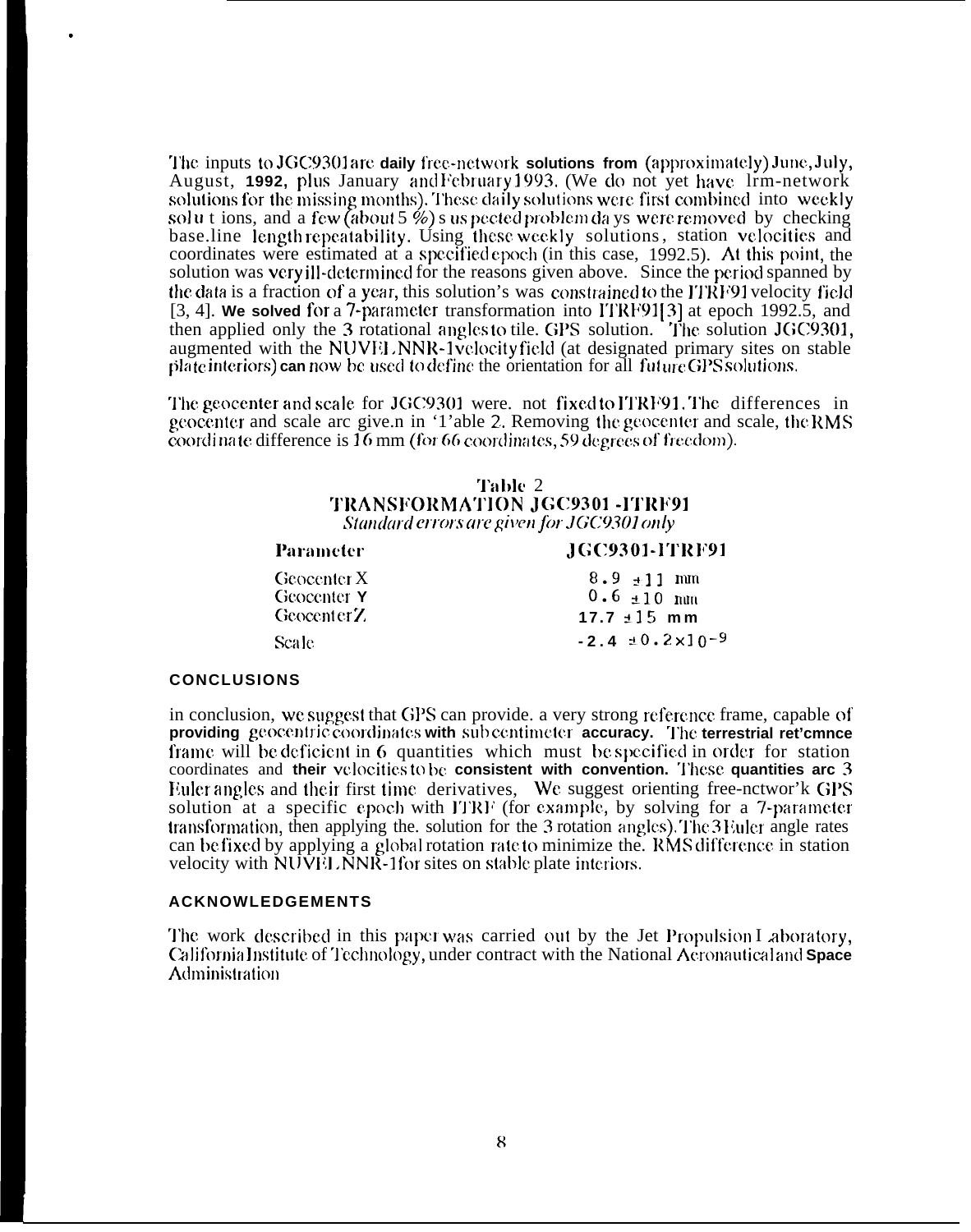#### **REFERENCES**

- [1] Heflin, M.B., W.]. Bertiger, G. Blewitt, A.)'. Freedman K.J. Hurst, S.M. Lichten, U.J. Lindqwister, Y. Vigue, F.I 1. Webb, '1', 1'. Yunck, and J.F. Zumberge, Global geodesy using GPS without fiducial sites, Geophys. Res. Lett., 19, 131-134, 1992..
- [2] Blewitt, G., M.B. Heflin, F.H. Webb, U. J. Lindqwister, and R.P. Malla, Global coordinates with centimeter accuracy in the International Terrestrial Reference Frame using the Global Positioning System, Geophys. Res. Lett., 19, 853-856, 1992
- [3] Boucher, C. and Z. Altamimi, IGS electronic mail message #90, 1992.
- [4] Boucher, C., Z. Altamimi, and 1.. Duhem, ITRF 91 and its associated velocity field, IERS technical note 12, Observatoire de. Paris, 1992.
- [5] Blewitt, G., M.B. Heflin, K.J. Hurst, D. C. Jefferson, F.H. Webb, and J.F. Zumberge, Absolute far-fie Id d isplacements from the 28 June 1992 1 anders earthquake sequence, *Nature*, 361, 340-342, 1993.
- [6] Bock, Y., D.C. Agnew, P. Fang, J.F. Genrich, B.H. Hager, T.A. Herring, R.W. King, S. Larsen, J.B. Minster, K. Stark, S. Wdowinski, and F.K. Wyatt, Detection of crustal deformation from the Landers earthquake sequence using continuous geodetic measurements, *Nature*, 361, 338-340, 1993.
- [7] DeMets, C., R.G. Gordon, D.F. Argus, and S. Ste n, Cur ent plate motions, Geophys. J. Int., 101, 425-478, 1990.

#### **APPENDIX**

#### JPL GPS Coordinate Solution: JGC9301

\*\* EPOCH OF ADJUSTMENT IS 1992.5; ALL VELOCI TIES CON STRAINED TO 1 TRF91

- \*\* GP S DATA SPAN: 1-JUN-1992 to 30- AUG-1992, and I-JAN--1993 to 1-MAR-1993.
- (1) With the following exceptions, antenna heights are as reported in 1GS Mail#90. Note that PN1Q, GOLQ, and JP1Q refer to post-seismic positions.
- (2) A]] "S"-type points are to the top of the choke ring, hence they should more properly he designated a new DOMEShumber, located 7 cm ahove the current S point.
- (3) Unknown or unassigned DOMES sites are given the number 99999.
- (4) Unknown or unassigned DOMESpointsare assigned the number 999.
- (5) Station character ID's follow IGS Mail#90, except for the following: (a) CASA is an uncatalogued point near Mammoth Lakes, California. (h) HARV is an off-shore oil platform near Vandenberg, Cal if.
	- (c) KOUR is the new qlobal tracking site at Kourou, S. America.
	- (d) NYA\* is "post explosives" (refering to the accident of late 1992), but should in principle be equivalent to NYAL. A separate solution was obtained to assess the new antenna height provided by Statens Kartwerk. Assumed antenna heights to top of ring were: NYA1,=5.286 m, NYA\*=5.273 m
	- (e) PAM\* is to the top of the choke ring (for June-August., 1992).
	- (f) PIE1 is a new point at Pie Town, New Mexico. According the M. Bryant, GSFC, the tie from the ref. point of CDP 7234 to JPL 4009 S is  $DX^*$  36.9162 m, DY= 34.8267 m, DZ= 35.2550 m
	- (g) USU2 (until Aug 9, 1992) and USU3 (since Aug 9, 1992) are both different points than USUD (which was valid only for Jan'91 expt.)
	- (h) VNDP is a new Rogue monument at Vandenberg, Calif.